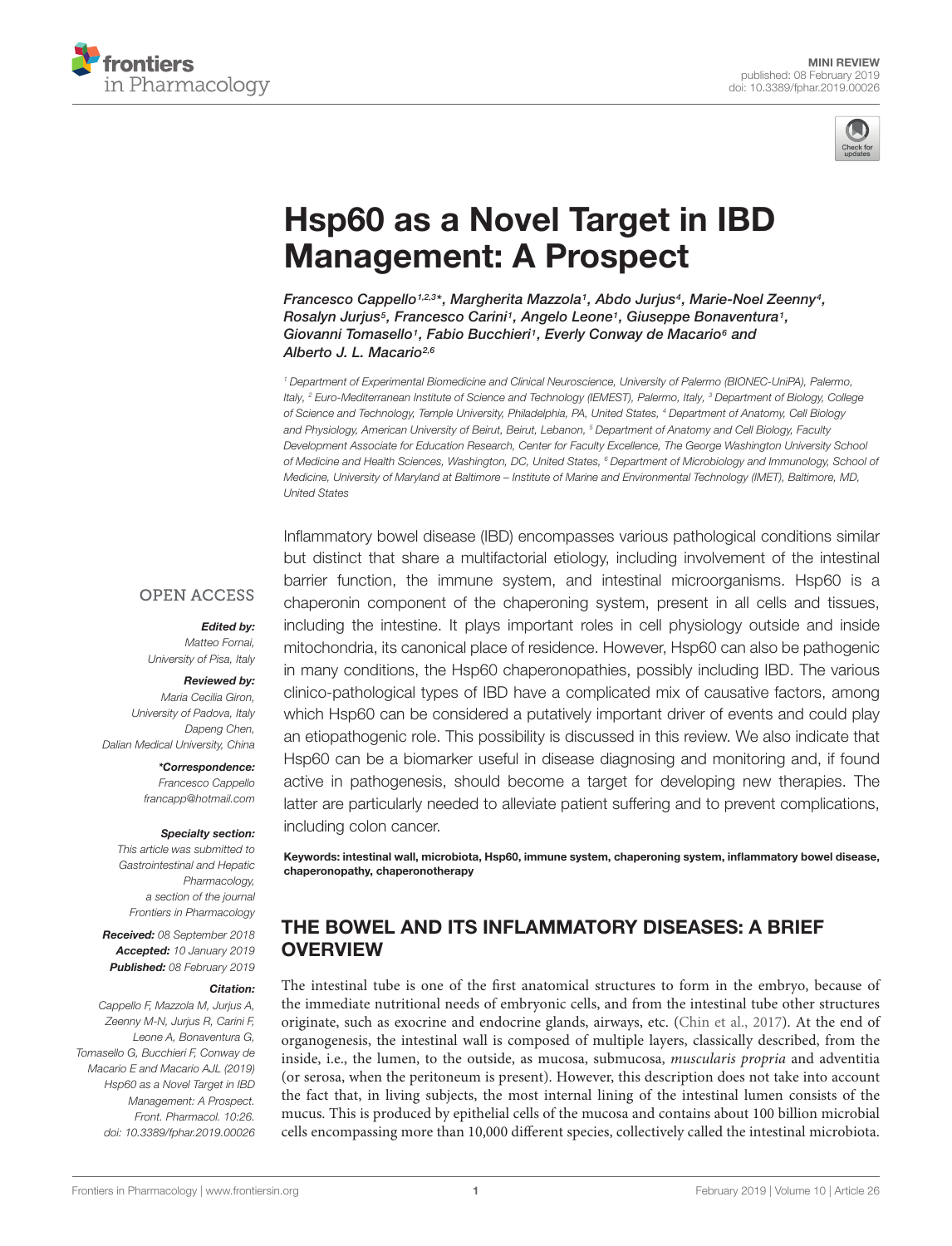For this reason, we consider the most internal lining of the intestinal wall in the living organism to be the mucous-microbiota layer. We propose to name this layer "MuMi layer" on account of its two major components, namely the mucous and the microbiota, (**[Figure 1A](#page-2-0)**). This functional layer has a loose (as compared with the other intestinal layers) and changeable structure mostly provided by the biofilms formed by bacteria, archaea, and micro-eukaryotes that constitute the microbiota. However, this layer is not visible under routine histologic examination; it is lost during the processing of the tissue for microscope observation due to the solubility of the mucous in alcoholic solutions. Consequently, this internal lining is systematically missed in histological studies and has, generally, been ignored or forgotten despite its key role in intestinal physiology and pathology.

The intestinal tube establishes multiple relationships with other anatomical districts both through visceral innervation and microvesicular trafficking. Examples of microvesicles are exosomes and outer membrane vesicles produced, respectively, by human and microbial cells. These vesicles can reach through the bloodstream virtually any anatomical districts, including some "protected sanctuaries" such as the brain, testicles, and thymus [\(Yáñez-Mó et al.,](#page-7-0) [2015\)](#page-7-0). In addition, intestinal mucosa cells produce and release soluble factors with autocrine- and paracrine-like properties with some reaching the general circulation and having systemic effects. This complex homeostasis is subverted in some intestinal pathological disorders, for example in inflammatory bowel disease (IBD).

Inflammatory bowel disease comprises chronic inflammatory pathologies of the intestinal tract, whose etiology is not yet fully understood [\(Shouval and Rufo,](#page-6-0) [2017\)](#page-6-0). The two major types of IBD are ulcerative colitis (UC) and Crohn's disease (CD). These two conditions share many clinical and pathological characteristics and are often considered together. However, they present different symptoms and clinical features, reflecting differences in the site of inflammation and in the type of immunological mechanisms involved in the pathogenesis that are characteristic of each of them [\(Gecse and Vermeire,](#page-6-1) [2018\)](#page-6-1).

Inflammatory bowel diseases are considered multifactorial diseases triggered by an array of different factors, including immunological and intestinal barrier dysfunction as well as microorganisms [\(Nagao-Kitamoto et al.,](#page-6-2) [2016;](#page-6-2) [Bernstein and](#page-5-1) [Forbes,](#page-5-1) [2017;](#page-5-1) [Lanis et al.,](#page-6-3) [2017;](#page-6-3) [Shouval and Rufo,](#page-6-0) [2017;](#page-6-0) [Gecse](#page-6-1) [and Vermeire,](#page-6-1) [2018;](#page-6-1) [Yu,](#page-7-1) [2018\)](#page-7-1). Among these factors, the most prominent are: (i) imbalance of luminal mucosal homeostasis and induction of intestinal inflammation linked to environmental stimuli in genetically susceptible subjects; (ii) altered balance between regulatory mediators of inflammation, such as IFNγ and TNFα, that contribute to an inappropriate and sustained inflammatory response. Noteworthy, the high expression of pro-inflammatory cytokines and the increase of inflammatory cells can, in the long run, contribute to the formation of a microenvironment that supports the growth and proliferation of cancer cells and, for this reason, colorectal cancer (CRC) appears as one of the most serious complications of IBD; and (iii) loss of intestinal mucosal integrity. Consequently, intestinal dysbiosis occurs. This phenomenon is caused by the alteration in the composition of the intestinal microbiota due to exogenous (diet, smoking, antibiotics) and endogenous (psycho-physical stress) factors, **[Figure 1](#page-2-0)**.

It is clear that IBDs have multiple etiopathogenic mechanisms. This complexity in etiology and pathogenic mechanisms, along with the need to design an optimal patient-customized therapy, generates an urgent need for exploring new alternatives. Here, we introduce the chaperonin Hsp60 as a candidate for investigation toward elucidating the pathogenic mechanisms of IBDs.

The reasons to focus on Hsp60 as biomarker useful in patient management and as a potential pathogenic agent in IBD are varied, as follows: (1) Hsp60 can induce production of pro-inflammatory cytokines [\(Sangiorgi et al.,](#page-6-4) [2017;](#page-6-4) [Cheong](#page-5-2) [et al.,](#page-5-2) [2018;](#page-5-2) [Sun et al.,](#page-6-5) [2018;](#page-6-5) [Swaroop et al.,](#page-6-6) [2018\)](#page-6-6); (2) its quantities in UC mucosa vary in parallel with disease status, high in relapse and low in remission [\(Rodolico et al.,](#page-6-7) [2010;](#page-6-7) [Tomasello et al.,](#page-7-2) [2011b\)](#page-7-2); (3) its reported role in other conditions with inflammatory component, for instance atherosclerosis [\(Grundtman et al.,](#page-6-8) [2011;](#page-6-8) [Wick et al.,](#page-7-3) [2014;](#page-7-3) [Wick,](#page-7-4) [2016;](#page-7-4) [Rahman](#page-6-9) [et al.,](#page-6-9) [2017\)](#page-6-9); (4) there is ample epitope sharing between Hsp60s of various origins and human Hsp60 and other tissues (including intestinal ones). This molecular mimicry [\(Bachmaier](#page-5-3) [and Penninger,](#page-5-3) [2005\)](#page-5-3) elicits crossreactive antibodies reacting not-only with the immunizing antigen (e.g., Hsp60 from a bacterium infecting the intestinal or the genitourinary tract), but also with human Hsp60 and intestinal antigens [\(Füst et al.,](#page-6-10) [2012\)](#page-6-10). Autoimmunity due to molecular mimicry involving Hsp60 has been reported for various pathological conditions such as myasthenia gravis [\(Cappello et al.,](#page-5-4) [2010;](#page-5-4) [Marino Gammazza et al.,](#page-6-11) [2012\)](#page-6-11), Hashimoto's thyroiditis [\(Marino Gammazza et al.,](#page-6-12) [2014;](#page-6-12) [Tonello et al.,](#page-7-5) [2015\)](#page-7-5), chlamydial infections [\(Campanella et al.,](#page-5-5) [2009;](#page-5-5) [Cappello et al.,](#page-5-6) [2009\)](#page-5-6), Guillain Barré syndrome [\(Loshaj-](#page-6-13)[Shala et al.,](#page-6-13) [2015\)](#page-6-13), and periodontitis [\(Rizzo et al.,](#page-6-14) [2012;](#page-6-14) [Buhlin](#page-5-7) [et al.,](#page-5-7) [2015\)](#page-5-7); and (5) despite all these revealing clues, research on the possible direct role of Hsp60 in the pathogenesis of IBD is not as abundant as it should be to make progress in disease monitoring and treatment.

In this short review, we aim to gather the few reports available on Hsp60 and IBDs and, thereby, provide a launching platform for innovative research to answer two key questions: (a) Does Hsp60 play a direct pathogenic role? and (b) If yes, What are the molecular mechanisms involved and where do they occur in the intestinal wall?

# MOLECULAR CHAPERONES: ROLES IN HEALTH AND DISEASE

Molecular chaperones are essential for cell differentiation, tissue homeostasis, and organ remodeling in virtually all anatomical districts, including the intestinal tract [\(Rodolico et al.,](#page-6-7) [2010;](#page-6-7) [Tomasello et al.,](#page-7-2) [2011b\)](#page-7-2). They orchestrate the correct folding of many proteins and protect cells from the deleterious consequences of stress by preventing protein misfolding, premature degradation, or aggregation [\(Macario et al.,](#page-6-15) [2013\)](#page-6-15). The crucial role of molecular chaperones in intestinal tissues homeostasis is illustrated by the fact that their dysregulation in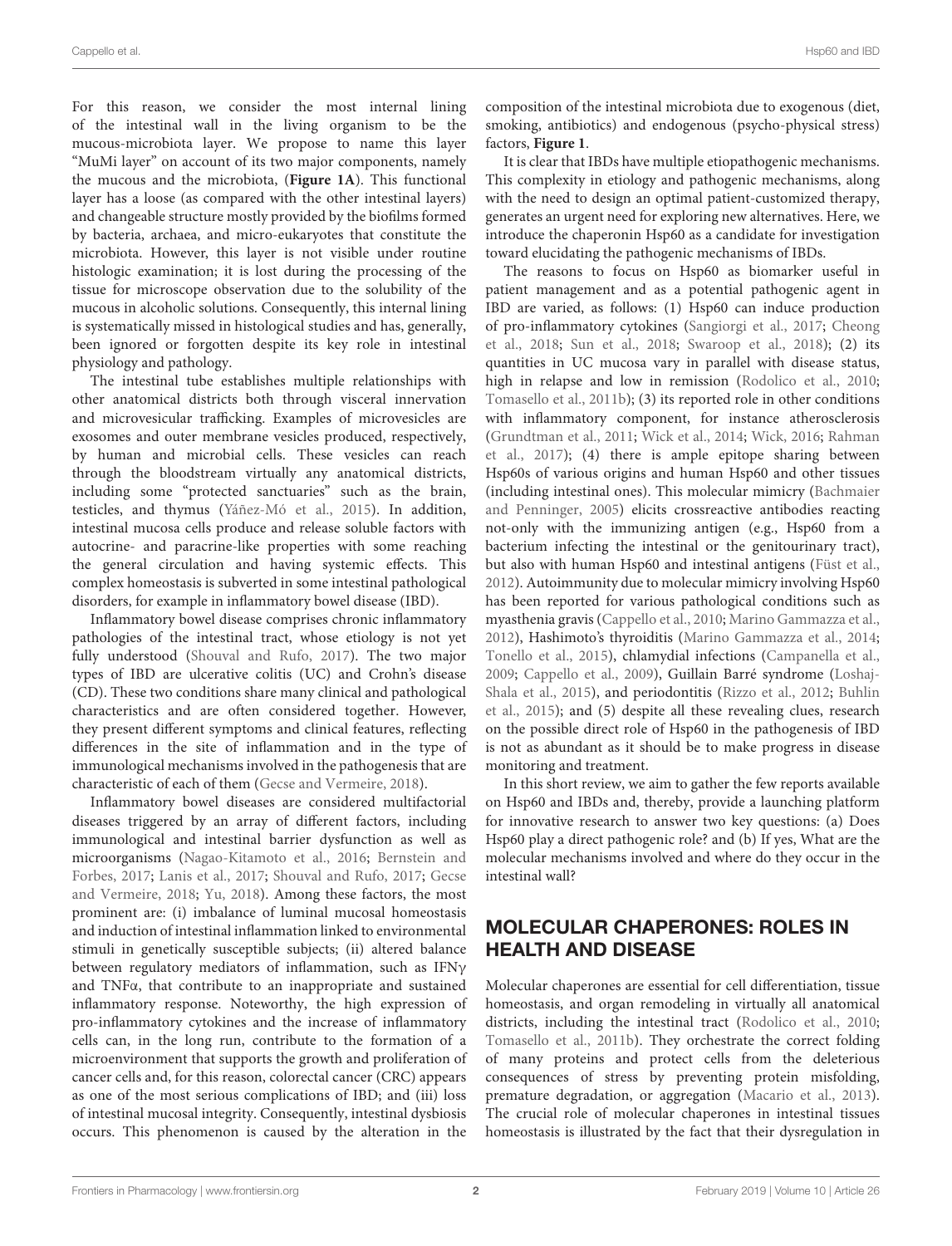

FIGURE 1 | Diagram of the natural history of IBD from the standpoint of Hsp60 and its most feared complication, colorectal cancer. (A) Normal colon (or colon of an IBD patient in remission), showing the normal symbiotic flora (top icons; circles of various colors indicate different species of microbes of the normal, healthy microbiota) immersed in the mucous, both forming the functional mucous-microbiota (MuMi) layer, and epithelium with individual cells as rectangles (green) containing few Hsp60 molecules (blue hourglass). (Continued)

#### <span id="page-2-0"></span>FIGURE 1 | Continued

Also shown are immune system cells (star), e.g., macrophages and dendritic cells, and a vessel (blood or lymphatic; undulating band with red borders) in the lamina propria. The thick, orange vertical arrow pointing downward indicates initiation or relapse of IBD, illustrated in (B). (B) Inflamed colon of an IBD patient in relapse. The flora is altered (dysbiosis; while circles indicate normal flora, see (A), the incomplete circles of different colors indicate various microbes that are abnormal, not part of the healthy microbiota, and some may be pathogenic by themselves), and epithelial cells are changed (yellow) affected by the pathologic process with elevated levels of Hsp60, which may be involved in the initiation of carcinogenesis by inhibiting the apoptosis of epithelial cells with malignant DNA transformation, as represented by the two epithelial cells in orange (dysplasia; extreme right). Hsp60 is elevated also in immune system cells and is secreted into the extra-cellular space and/or exposed on the surface and stimulates T lymphocytes (black circle with quadrant missing) and secretion of pro-inflammatory cytokines (solid red circles). Secreted Hsp60 can also reach the general circulation as indicated by the hourglasses inside the lumen of the vessel. The thick vertical reddish arrow pointing downward indicates malignant transformation, illustrated in the (C). The green arrow to the right suggests the expected effect (i.e., the reversal to a normal physiological situation) of IBD treatment aiming at inhibiting/blocking the anti-apoptotic and pro-inflammatory effects of Hsp60 (i.e., negative chaperonotherapy, consisting in blocking the pathogenic action of a chaperone). **(C)** Early *(in situ)* colon carcinoma developed on an IBD patient. The main feature is the profound transformation of many epithelial cells. Malignant cells are represented by reddish rectangles with altered nuclei, while cells still undergoing transformation (dysplasia) are shown in orange, as those shown in (B), extreme right. Transformed cells have also elevated levels of Hsp60 and secrete the chaperonin into the extracellular space, mostly via exosomes (double-bordered circles). The amount of Hsp60 reaching the general circulation in exosomes or free increases considerably, and can be used as a biomarker for patient follow-up and for monitoring response to treatment. Note in the MuMi layer that the predominance of abnormal microbes (incomplete circles) with regard to the normal microbes (circles) is more marked than in (B).

intestinal epithelial cells (including absorptive, Paneth's, goblet, and entero-endocrine cells) drives colitis in experimental animals and patients with IBD [\(Ma et al.,](#page-6-16) [2017\)](#page-6-16). Specifically Hsp60, the focus of this review, plays a key role in the maintenance of intestinal epithelial stemness and proliferation [\(Berger et al.,](#page-5-8) [2016\)](#page-5-8), as we will discuss later.

Many chaperones are expressed in inflammation sites, probably participating in tissue regeneration [\(Hightower et al.,](#page-6-17) [2000;](#page-6-17) [Vitadello et al.,](#page-7-6) [2010;](#page-7-6) [Thanos et al.,](#page-6-18) [2014\)](#page-6-18). Also for this reason, in principle we consider inflammation a physiological phenomenon necessary for tissue repair through the proliferation and differentiation of normal cells but, when inflammation is either defective or excessive, it becomes pathogenic and leads to disease.

A set of proteins belonging to the class of molecular chaperones are heat shock proteins (Hsps), a group of proteins highly conserved during the evolution. The term "Hsp" derives from the observation that the concentration of these proteins increases following exposure to thermal stress [\(Ritossa,](#page-6-19) [1996\)](#page-6-19). However, in the last decades it has been shown that Hsp levels can also increase after various stimuli other than thermal stress [\(Macario and Conway de Macario,](#page-6-20) [2005\)](#page-6-20). They can be classified into two categories [\(Macario et al.,](#page-6-15) [2013\)](#page-6-15): (a) constitutive Hsps, are constitutively present inside the cell and act as molecular chaperones to guarantee the correct folding of other proteins,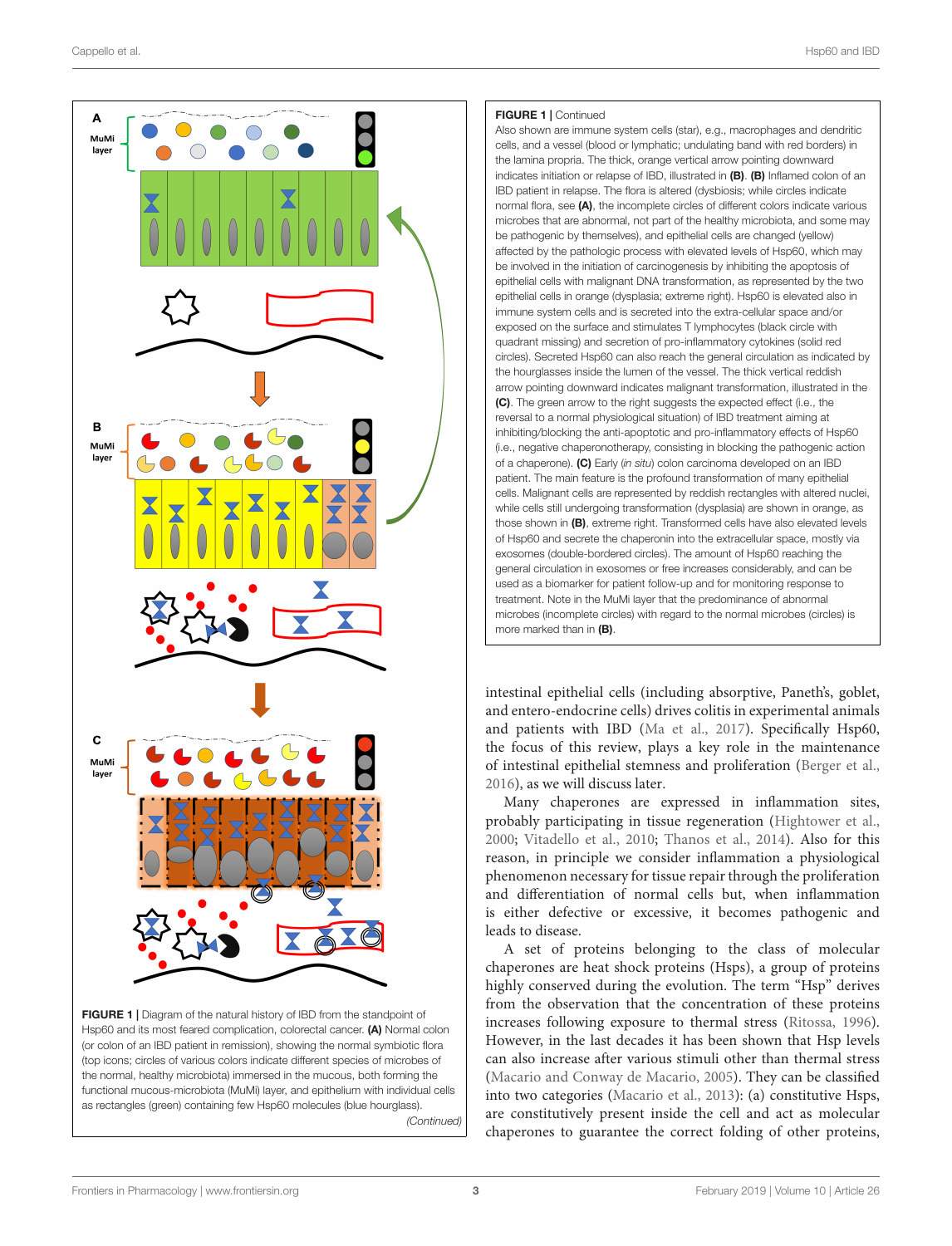and the translocation of the mature proteins through the cell membranes, among other functions; and (b) inducible Hsps, that are produced, sometimes in large quantities, under stress conditions, whose primary role is to stabilize other proteins, preventing their denaturation during stress, and other functions unrelated to protein homeostasis.

Hsp chaperones typically reside in the various subcellular compartments such as nucleus, endoplasmic reticulum, microvesicles, and mitochondria [\(Macario and Conway de](#page-6-20) [Macario,](#page-6-20) [2005\)](#page-6-20), but can also occur extracellularly. For example, they can be secreted out of the cell via Golgi or in extracellular vesicles (EVs), such as exosomes [\(Campanella et al.,](#page-5-9) [2012\)](#page-5-9).

Extracellular vesicles are important for cell to cell communication and for this reason Hsps are now considered key proteins in intercellular cross-talk [\(Caruso Bavisotto et al.,](#page-5-10) [2017\)](#page-5-10). Once released, Hsps can act in two ways: (a) paracrine-like, when their targets are located near the cells that have secreted them, and (b) systemic (i.e., endocrine-like), when they reach their targets through the bloodstream.

Hsps play also an important role in carcinogenesis as many cancer-related proteins have been reported as Hsps clients [\(Rappa](#page-6-21) [et al.,](#page-6-21) [2012\)](#page-6-21). Therefore, during carcinogenesis Hsps work for the tumor rather than for the host (chaperonopathy by mistake) [\(Macario et al.,](#page-6-15) [2013\)](#page-6-15). Consequently, cancer treatments targeting Hsps have been developed that can modulate various pathways of cancer progression, including neoplastic growth, angiogenesis, invasiveness, metastasis, and resistance to chemotherapy and radiotherapy [\(Rappa et al.,](#page-6-21) [2012\)](#page-6-21).

The role of Hsps in the immune response has been the focal point of a variety of studies [\(Macario et al.,](#page-6-22) [2010\)](#page-6-22). Hsps receptors have been identified on antigen-presenting cells (APCs) and a subset of T cells. It was hypothesized that Hsps are an important element in the defense against damage due to autoimmune mechanisms. Numerous studies have focused on the role of Hsps both as an element of pathophysiology in immune processes and as a potential therapeutic target. Another interesting aspect of the interaction between Hsps and immune system concerns the phenomenon of molecular mimicry [\(Bachmaier and Penninger,](#page-5-3) [2005;](#page-5-3) [Cappello et al.,](#page-5-6) [2009\)](#page-5-6). This phenomenon is caused by a structural similarity between Hsp molecules present in pathogenic bacteria and human Hsps and other molecules. An immune response to a foreign Hsp of bacterial origin could result in crossreaction against the host's ortholog Hsp, generating an autoimmune condition. This mechanism could be the basis of sustained chronic inflammatory processes such as those that occur in IBD.

# CHAPERONINS, A UNIQUE CLASS OF CHAPERONES

Hsps are grouped considering their molecular weight into six groups: Super heavy Hsp, Hsp90, Hsp70, Hsp60 (chaperonins), Hsp40, and small Hsp or sHsp (kDa: 100 or higher, 81–99, 65–80, 55–64, 35–54, and 34 or lower, respectively) [\(Macario](#page-6-15) [et al.,](#page-6-15) [2013\)](#page-6-15), and their nomenclature has been organized

[\(Kampinga et al.,](#page-6-23) [2009\)](#page-6-23). Hsp60 belongs to the group falling within the 55–64 kDa range and has unique characteristics, for instance, it can form very large macromolecular complexes of about ∼ 1 MDa, and has been called "chaperonin" [\(Hemmingsen et al.,](#page-6-24) [1988\)](#page-6-24).

Classically, there are two groups of chaperonins [\(Vilasi](#page-7-7) [et al.,](#page-7-7) [2018\)](#page-7-7), although a third group has recently been proposed [\(Rowland and Robb,](#page-6-25) [2017\)](#page-6-25). Hsp60 belongs to Group I and it is classically considered a mitochondrial chaperone. Group II is represented by TRiC (TCP-1 Ring Complex), also called CCT (Chaperonin Containing TCP-1), and it works in the cytosol.

Although Hsp60 was initially considered an intramitochondrial protein, nowadays we know that it can also occur beyond mitochondria, for instance in the cytosol, the extracellular space, on the surface of normal and pathological cells (such as cancer cells), and other locales [\(Merendino](#page-6-26) [et al.,](#page-6-26) [2010\)](#page-6-26). Its translocation to the extracellular medium is possible during stress conditions, such as inflammation and cancer (**[Figures 1B,C](#page-2-0)**).

# Hsp60 IN BOWEL PHYSIOLOGY AND PATHOPHYSIOLOGY

Hsp60 is both constitutive and inducible. Under stress conditions its levels increase considerably, accumulates in the cytosol and can be secreted out of the cell via classic (Golgi's) and alternative (exosomal) pathways [\(Merendino et al.,](#page-6-26) [2010;](#page-6-26) [Campanella et al.,](#page-5-9) [2012\)](#page-5-9).

Although Hsp60 can reside and function in a variety of intra- and extra-cellular locales, its canonical location is the mitochondrial matrix. Inside mitochondria, Hsp60 assists in the folding of all mitochondrial proteins, including those of the electron transfer chain for ATP production, thus playing a crucial role in the maintenance of cellular and tissue (including the intestinal tissue) physiology [\(Dencher et al.,](#page-5-11) [2007;](#page-5-11) [Takada et al.,](#page-6-27) [2010;](#page-6-27) [Berger et al.,](#page-5-8) [2016\)](#page-5-8). Absence of Hsp60 in intestinal epithelial cells causes the activation of the mitochondrial unfolded protein response (mtUPR) with mitochondrial dysfunction, resulting in loss of stemness and cell-proliferative capacity [\(Berger et al.,](#page-5-8) [2016\)](#page-5-8). Moreover, mitochondrial dysfunction is associated with paracrine release of WNT-related signals and hyperproliferation of residual stem cells that have escaped Hsp60 deletion [\(Berger](#page-5-8) [et al.,](#page-5-8) [2016\)](#page-5-8). Hence, Hsp60 is crucial in the control of the epithelial stem cell niche of the bowel.

Upregulation of Hsp60 is a part of the exaggerated inflammatory response in some pathological conditions such as bronchitis [\(Cappello et al.,](#page-5-12) [2011;](#page-5-12) [Sangiorgi et al.,](#page-6-4) [2017\)](#page-6-4), keratoconjunctivitis [\(Leonardi et al.,](#page-6-28) [2016\)](#page-6-28), hepatitis [\(Barone](#page-5-13) [et al.,](#page-5-13) [2016\)](#page-5-13), thyroiditis [\(Marino Gammazza et al.,](#page-6-12) [2014\)](#page-6-12), periodontitis [\(Rizzo et al.,](#page-6-14) [2012\)](#page-6-14), and IBD [\(Rodolico et al.,](#page-6-7) [2010\)](#page-6-7) (for details and illustrative images see Data Availability Statement just prior to the References list). We found Hsp60 in cells typical of inflammation in lamina propria in histological samples of IBDs but not in normal controls [\(Rodolico et al.,](#page-6-7) [2010\)](#page-6-7). This prompted us to hypothesize that this chaperonin could be implicated in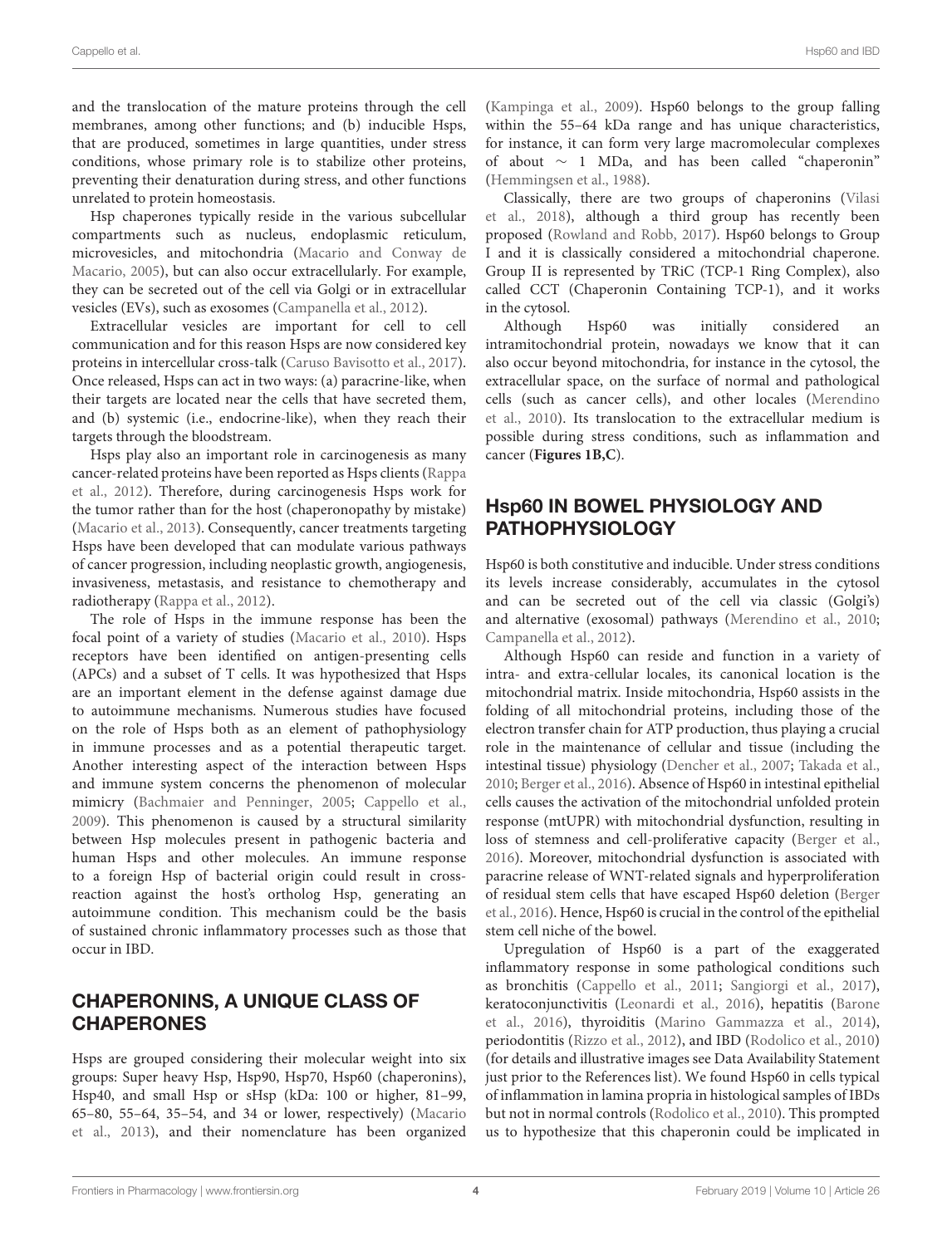the activation of the immune system leading to inflammation, particularly when alterations of the MuMi layer are present.

Subsequently, we reported that after treatment of patients with IBD with 5-aminosalicylic acid, alone or in combination with probiotics, amelioration of symptoms was associated with reduction of both inflammation and Hsp60. Interestingly, the levels of Hsp60 positively correlated with those of CD68 positive cells, and double immunofluorescence showed a high index of colocalization of the chaperonin and CD68 in lamina propria [\(Tomasello et al.,](#page-7-8) [2011a\)](#page-7-8). A correlation between gut microbiota imbalance and chaperoning system malfunction in IBD has also been suggested [\(Bellavia](#page-5-14) [et al.,](#page-5-14) [2013\)](#page-5-14), as supported by data showing that probiotics supplementation reduce Hsp60 levels as well as its posttranslational modifications [\(Barone et al.,](#page-5-13) [2016\)](#page-5-13); these modifications may be related to its secretion outside cells [\(Campanella et al.,](#page-5-15) [2016\)](#page-5-15), not only in its free, soluble form but also in the membrane of exosomes.

In agreement with these findings, antibodies against Hsp60 were found in patients with IBD [\(Elsaghier et al.,](#page-5-16) [1992\)](#page-5-16). These studies are worth expanding because of the potential implications of the findings in the development of therapeutic means for IBD.

Strong positivity staining for Hsp60 in mononuclear cells of the intestinal mucosa of patients with IBDs has been reported [\(Peetermans et al.,](#page-6-29) [1995\)](#page-6-29). Double staining for B7 and Hsp60 showed that Hsp60 was present in B7-positive cells, thus supporting the hypothesis that Hsp60 may play a role in the initiation and/or maintenance of the inflammatory process. Severe intestinal pathology was induced by the adoptive transfer of an Hsp60-specific CD8+ T-lymphocyte clone pre-activated by bacterial Hsp60, into  $TCR^{-/-}$  or SCID mice [\(Steinhoff et al.,](#page-6-30) [1999\)](#page-6-30). Colitis induction required the presentation of Hsp60 on MHC class I and depended on a functional role of TNF-α. In contrast to the findings obtained in other experimental models, inflammation did not depend on the presence of the resident bacterial flora in the MuMi layer. Thus, the results indicated that autoimmune Hsp60 CD8+ T cells, that were reactive to cellular Hsp60, mediated the pathogenesis of this very severe colitis. Furthermore, anti-inflammatory effects of prozumab, a humanized anti-HSP monoclonal antibody able to bind Hsp60, occurred in murine inflammatory colitis via: (a) induction of IL-10 secretion from naive human peripheral blood mononuclear cells; and (b) suppression of secretion of IFN-γ and IL-6 from anti-CD3-activated cells [\(Ulmansky et al.,](#page-7-9) [2015\)](#page-7-9).

Hsp60, in contrast to other molecular chaperones, is increased intracellularly in epithelial cells during early stages of colon carcinogenesis, i.e., intestinal adenomatous polyps with dysplasia [\(Cappello et al.,](#page-5-17) [2003\)](#page-5-17) (**[Figure 1B](#page-2-0)**), a condition in which an alteration of the MuMi layer homeostasis is present [\(Kang and Martin,](#page-6-31) [2017\)](#page-6-31). This information has been confirmed in other studies [\(Cappello et al.,](#page-5-18) [2005;](#page-5-18) [Campanella et al.,](#page-5-19) [2015;](#page-5-19) [Rappa et al.,](#page-6-32) [2016\)](#page-6-32) that correlated also Hsp60 levels to peritumoral inflammation and disease clinical course.

In tumor cells, Hsp60 binds pro-caspase 3, thus blocking apoptosis [\(Campanella et al.,](#page-5-20) [2008\)](#page-5-20). Hsp60 interacts also with

cyclophilin D (Cyp-D), thus preventing Cyp-D dependent tumor-cell death through the formation of a complex with Hsp90 and tumor necrosis factor receptor-associated protein-1 [\(Ghosh](#page-6-33) [et al.,](#page-6-33) [2010\)](#page-6-33). It has also been shown that Hsp60 plays a role in tumor cell survival through the activation of the  $NF-KB$ pathway [\(Chun et al.,](#page-5-21) [2010\)](#page-5-21). Hsp60 interacts directly with IKKα/β through the activation-dependent serine phosphorylation in a chaperone-independent manner to promote the TNF-α mediated activation of the IKKβ/NF-κB survival pathway [\(Chun et al.,](#page-5-21) [2010\)](#page-5-21). Finally, in tumor cells, Hsp60 is prone to undergo post-translational modifications that facilitate its secretion in the peritumoral microenvironment with pro-tumoral effects being likely [\(Gorska et al.,](#page-6-34) [2013;](#page-6-34) [Campanella et al.,](#page-5-15) [2016;](#page-5-15) [Marino](#page-6-35) [Gammazza et al.,](#page-6-35) [2017\)](#page-6-35).

The data discussed in the preceding paragraphs implicate Hsp60 in the mechanisms causing various types of diseases, including IBD. Therefore, the need of more research becomes acutely apparent; research that should aim, for instance, at elucidating the molecular aspects of the Hsp60's pathogenicity directly in the intestinal tissue. The results should help in the discovering of novel and efficacious therapeutic agents. In this regard, it is of interest to report that Hsp60 can be negatively modulated by specific inhibitors, both natural products and synthetic compounds [\(Pace et al.,](#page-6-36) [2013;](#page-6-36) [Cappello](#page-5-22) [et al.,](#page-5-22) [2014;](#page-5-22) [Meng et al.,](#page-6-37) [2018\)](#page-6-37). These potential therapeutic agents, e.g., mizoribine, epolactaene, myrtucommulone, stephacidin B, avrainvillamide, o-carboranylphenoxyacetanilides, and gold (III) porphyrins were identified by chemoproteomics, and constitute the subject matter of another line of research that also deserves consideration in the efforts to cure IBD.

# CONCLUSION AND PERSPECTIVES

Inflammatory bowel disease has a multifactorial etiopathogenesis. The molecular chaperone Hsp60 is emerging as a prominent player not only in the mechanisms of disease but also because of its potential as biomarker useful for diagnosis and patient monitoring and as therapeutic target. Normally, Hsp60 is one of the most important proteins for cell survival, proliferation, and differentiation. This chaperonin plays a key role in the maintenance of protein homeostasis inside mitochondria, including in the intestine. It also functions in many other processes unrelated to protein homeostasis beyond mitochondria. However, Hsp60 can be pathogenic. Of interest for this article are the potential roles of Hsp60 in IBD pathogenesis and complications, including carcinogenesis. Hsp60 has been implicated in IBD pathogenesis, in the initiation and/or maintenance of the inflammatory process. Furthermore, it is most likely involved in the process of bowel carcinogenesis in patients with IBD. Colon rectal cancer is one of the most serious complications of IBD, and Hsp60 seems to be involved in carcinogenesis. With this concept in mind, efforts should be made to elucidate whether or not Hsp60 plays a direct pathogenic role in IBD. If, indeed, Hsp60 does play a pathogenic role in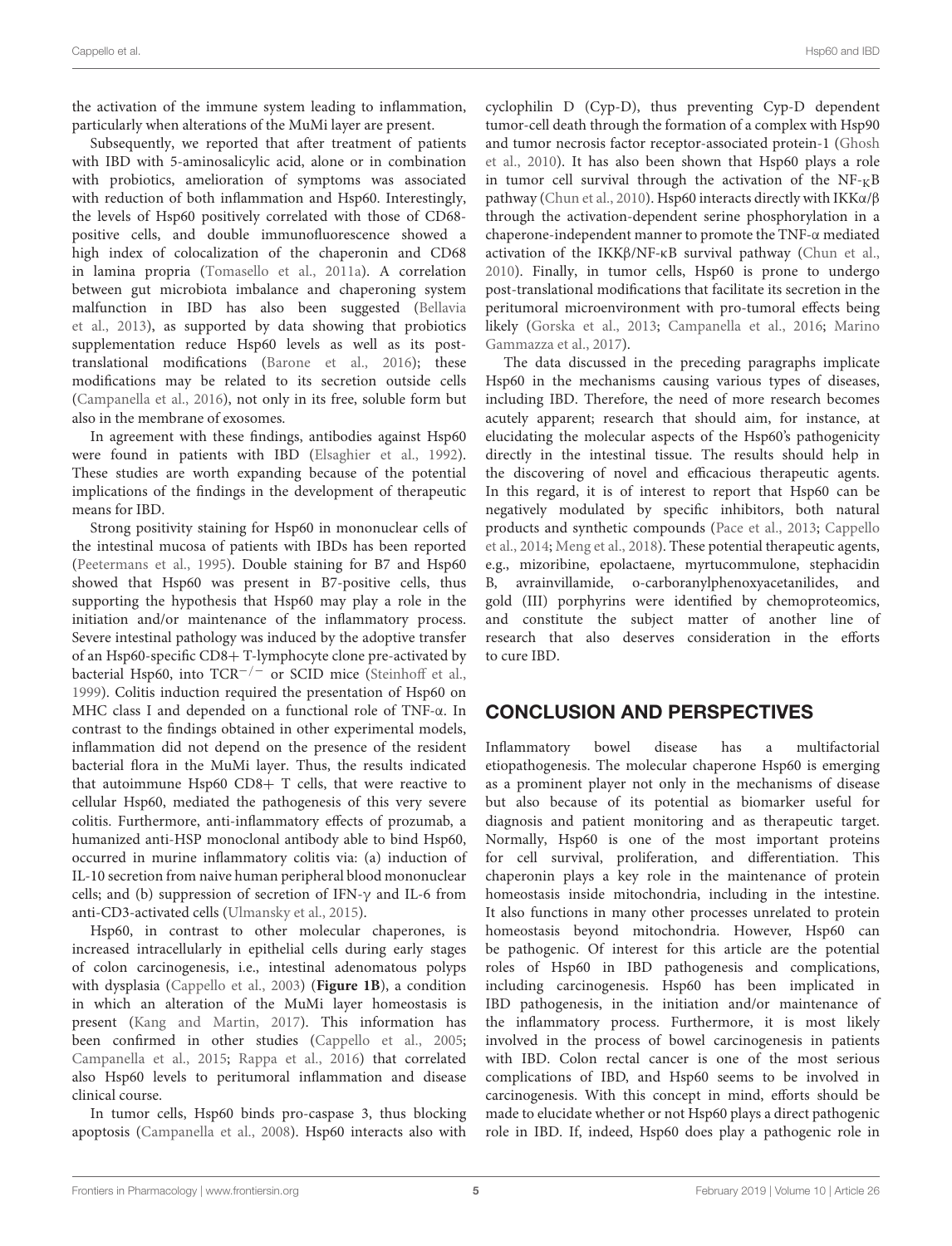IBD, research should be done to dissect the pertinent molecular mechanisms and to determine where exactly in the intestinal wall they occur. The results should help in the development of novel therapies targeting Hsp60.

In summary, the data discussed in this review support the notion that Hsp60 is worth investigating as a potential etiopathogenic factor in IBD. It is hoped that the results will provide the basis for IBD treatment focusing on the chaperonin to alleviate inflammation and prevent one of its most feared complications, colon cancer.

# DATA AVAILABILITY STATEMENT

Supplementary bibliographic information and images concerning Hsp60 and chronic inflammatory diseases may be found online at: [http://www.iemest.eu/en/the](http://www.iemest.eu/en/the-chaperonopathies/28-the-chaperonopathies/224-picture-gallery)[chaperonopathies/28-the-chaperonopathies/224-picture-gallery.](http://www.iemest.eu/en/the-chaperonopathies/28-the-chaperonopathies/224-picture-gallery)

### **REFERENCES**

- <span id="page-5-3"></span>Bachmaier, K., and Penninger, J. M. (2005). Chlamydia and antigenic mimicry. Curr. Top. Microbiol. Immunol. 296, 153–163.
- <span id="page-5-13"></span>Barone, R., Rappa, F., Macaluso, F., Caruso Bavisotto, C., Sangiorgi, C., Di Paola, G., et al. (2016). Alcoholic liver disease: a mouse model reveals protection by Lactobacillus fermentum. Clin. Transl. Gastroenterol. 7:e138. [doi: 10.1038/](https://doi.org/10.1038/ctg.2015.66) [ctg.2015.66](https://doi.org/10.1038/ctg.2015.66)
- <span id="page-5-14"></span>Bellavia, M., Tomasello, G., Romeo, M., Damiani, P., Lo Monte, A. I., Lozio, L., et al. (2013). Gut microbiota imbalance and chaperoning system malfunction are central to ulcerative colitis pathogenesis and can be counteracted with specifically designed probiotics: a working hypothesis. Med. Microbiol. Immunol. 202, 393–406. [doi: 10.1007/s00430-013-0305-2](https://doi.org/10.1007/s00430-013-0305-2)
- <span id="page-5-8"></span>Berger, E., Rath, E., Yuan, D., Waldschmitt, N., Khaloian, S., Allgäuer, M., et al. (2016). Mitochondrial function controls intestinal epithelial stemness and proliferation. Nat. Commun. 7:13171. [doi: 10.1038/ncomms13171](https://doi.org/10.1038/ncomms13171)
- <span id="page-5-1"></span>Bernstein, C. N., and Forbes, J. D. (2017). Gut microbiome in inflammatory bowel disease and other chronic immune-mediated inflammatory diseases. Inflamm. Intest. Dis. 2, 116–123. [doi: 10.1159/000481401](https://doi.org/10.1159/000481401)
- <span id="page-5-7"></span>Buhlin, K., Holmer, J., Gustafsson, A., Hörkkö, S., Pockley, A. G., Johansson, A., et al. (2015). Association of periodontitis with persistent, pro-atherogenic antibody responses. J. Clin. Periodontol. 42, 1006–1014. [doi: 10.1111/jcpe.12456](https://doi.org/10.1111/jcpe.12456)
- <span id="page-5-20"></span>Campanella, C., Bucchieri, F., Ardizzone, N. M., Marino Gammazza, A., Montalbano, A., Ribbene, A., et al. (2008). Upon oxidative stress, the antiapoptotic Hsp60/procaspase-3 complex persists in mucoepidermoid carcinoma cells. Eur. J. Histochem. 52, 221–228.
- <span id="page-5-9"></span>Campanella, C., Bucchieri, F., Merendino, A. M., Fucarino, A., Burgio, G., Corona, D. F., et al. (2012). The odyssey of Hsp60 from tumor cells to other destinations includes plasma membrane-associated stages and Golgi and exosomal proteintrafficking modalities. PLoS One 7:e42008. [doi: 10.1371/journal.pone.0042008](https://doi.org/10.1371/journal.pone.0042008)
- <span id="page-5-15"></span>Campanella, C., D'Anneo, A., Marino Gammazza, A., Caruso Bavisotto, C., Barone, R., Emanuele, S., et al. (2016). The histone deacetylase inhibitor SAHA induces HSP60 nitration and its extracellular release by exosomal vesicles in human lung-derived carcinoma cells. Oncotarget 7, 28849–28867. [doi: 10.](https://doi.org/10.18632/oncotarget.6680) [18632/oncotarget.6680](https://doi.org/10.18632/oncotarget.6680)
- <span id="page-5-5"></span>Campanella, C., Marino Gammazza, A., Mularoni, L., Cappello, F., Zummo, G., and Di Felice, V. (2009). A comparative analysis of the products of GROEL-1 gene from Chlamydia trachomatis serovar D and the HSP60 var1 transcript from Homo sapiens suggests a possible autoimmune response. Int. J. Immunogenet. 36, 73–78. [doi: 10.1111/j.1744-313X.2008.00819.x](https://doi.org/10.1111/j.1744-313X.2008.00819.x)
- <span id="page-5-19"></span>Campanella, C., Rappa, F., Sciumè, C., Marino Gammazza, A., Barone, R., Bucchieri, F., et al. (2015). Heat shock protein 60 levels in tissue and circulating exosomes in human large bowel cancer before and after ablative surgery. Cancer 121, 3230–3239. [doi: 10.1002/cncr.29499](https://doi.org/10.1002/cncr.29499)

## AUTHOR CONTRIBUTIONS

All authors listed have made a substantial, direct and intellectual contribution to the work, and approved it for publication.

# FUNDING

Part of this work was funded by the Italian National Operational Programme (PON) "Imprese e Competitività" 2014–2020 FESR, grant awarded by the Italian Ministry of Economic Development to the project titled "Gestione di un servizio integrato multicentrico di diagnostica e terapia personalizzata in oncologia" (Project code: F/090012/01-02/X36). AJLM and ECdeM were partially supported by IMET. FC was partially supported by IEMEST and UniPA. This work was done under the agreement between IEMEST (Italy) and IMET (United States) (this is IMET contribution number IMET 19-001).

- <span id="page-5-17"></span>Cappello, F., Bellafiore, M., Palma, A., David, S., Marcianò, V., Bartolotta, T., et al. (2003). 60KDa chaperonin (HSP60) is over-expressed during colorectal carcinogenesis. Eur. J. Histochem. 47, 105–110.
- <span id="page-5-12"></span>Cappello, F., Caramori, G., Campanella, C., Vicari, C., Gnemmi, I., Zanini, A., et al. (2011). Convergent sets of data from in vivo and in vitro methods point to an active role of Hsp60 in chronic obstructive pulmonary disease pathogenesis. PLoS One 6:e28200. [doi: 10.1371/journal.pone.0028200](https://doi.org/10.1371/journal.pone.0028200)
- <span id="page-5-6"></span>Cappello, F., Conway de Macario, E., Di Felice, V., Zummo, G., and Macario, A. J. L. (2009). Chlamydia trachomatis infection and anti-Hsp60 immunity: the two sides of the coin. PLoS Pathog. 5:e1000552. [doi: 10.1371/journal.ppat.](https://doi.org/10.1371/journal.ppat.1000552) [1000552](https://doi.org/10.1371/journal.ppat.1000552)
- <span id="page-5-18"></span>Cappello, F., David, S., Rappa, F., Bucchieri, F., Marasà, L., Bartolotta, T. E., et al. (2005). The expression of HSP60 and HSP10 in large bowel carcinomas with lymph node metastase. BMC Cancer 5:139. [doi: 10.1186/1471-2407-5-139](https://doi.org/10.1186/1471-2407-5-139)
- <span id="page-5-22"></span>Cappello, F., Marino Gammazza, A., Palumbo Piccionello, A., Campanella, C., Pace, A., Conway de Macario, E., et al. (2014). Hsp60 chaperonopathies and chaperonotherapy: targets and agents. Expert Opin. Ther. Targets 18, 185–208. [doi: 10.1517/14728222.2014.856417](https://doi.org/10.1517/14728222.2014.856417)
- <span id="page-5-4"></span>Cappello, F., Marino Gammazza, A., Zummo, L., Conway de Macario, E., and Macario, A. J. L. (2010). Hsp60 and AChR cross-reactivity in myasthenia gravis: an update. J. Neurol. Sci. 292, 117–118. [doi: 10.1016/j.jns.2010.](https://doi.org/10.1016/j.jns.2010.02.021) [02.021](https://doi.org/10.1016/j.jns.2010.02.021)
- <span id="page-5-10"></span>Caruso Bavisotto, C., Cappello, F., Macario, A. J. L., Conway de Macario, E., Logozzi, M., Fais, S., et al. (2017). Exosomal Hsp60: a potentially useful biomarker for diagnosis, assessing prognosis, and monitoring response to treatment. Expert Rev. Mol. Diagn. 17, 815–822. [doi: 10.1080/14737159.2017.](https://doi.org/10.1080/14737159.2017.1356230) [1356230](https://doi.org/10.1080/14737159.2017.1356230)
- <span id="page-5-2"></span>Cheong, H. C., Lee, C. Y. Q., Cheok, Y. Y., Shankar, E. M., Sabet, N. S., Tan, G. M. Y., et al. (2018). CPAF, HSP60 and MOMP antigens elicit pro-inflammatory cytokines production in the peripheral blood mononuclear cells from genital Chlamydia trachomatis-infected patients. Immunobiology [doi: 10.1016/j.imbio.](https://doi.org/10.1016/j.imbio.2018.10.010) [2018.10.010](https://doi.org/10.1016/j.imbio.2018.10.010) [Epub ahead of print].
- <span id="page-5-0"></span>Chin, A. M., Hill, D. R., Aurora, M., and Spence, J. R. (2017). Morphogenesis and maturation of the embryonic and postnatal intestine. Semin. Cell Dev. Biol. 66, 81–93. [doi: 10.1016/j.semcdb.2017.01.011](https://doi.org/10.1016/j.semcdb.2017.01.011)
- <span id="page-5-21"></span>Chun, J. N., Choi, B., Lee, K. W., Lee, D. J., Kang, D. H., Lee, J. Y., et al. (2010). Cytosolic Hsp60 is involved in the NF-kappaB-dependent survival of cancer cells via IKK regulation. PLoS One 5:e9422. [doi: 10.1371/journal.pone.0009422](https://doi.org/10.1371/journal.pone.0009422)
- <span id="page-5-11"></span>Dencher, N. A., Frenzel, M., Reifschneider, N. H., Sugawa, M., and Krause, F. (2007). Proteome alterations in rat mitochondria caused by aging. Ann. N. Y. Acad. Sci. 1100, 291–298.
- <span id="page-5-16"></span>Elsaghier, A., Prantera, C., Bothamley, G., Wilkins, E., Jindal, S., and Ivanyi, J. (1992). Disease association of antibodies to human and mycobacterial Hsp70 and Hsp60 stress proteins. Clin. Exp. Immunol. 89, 305–309.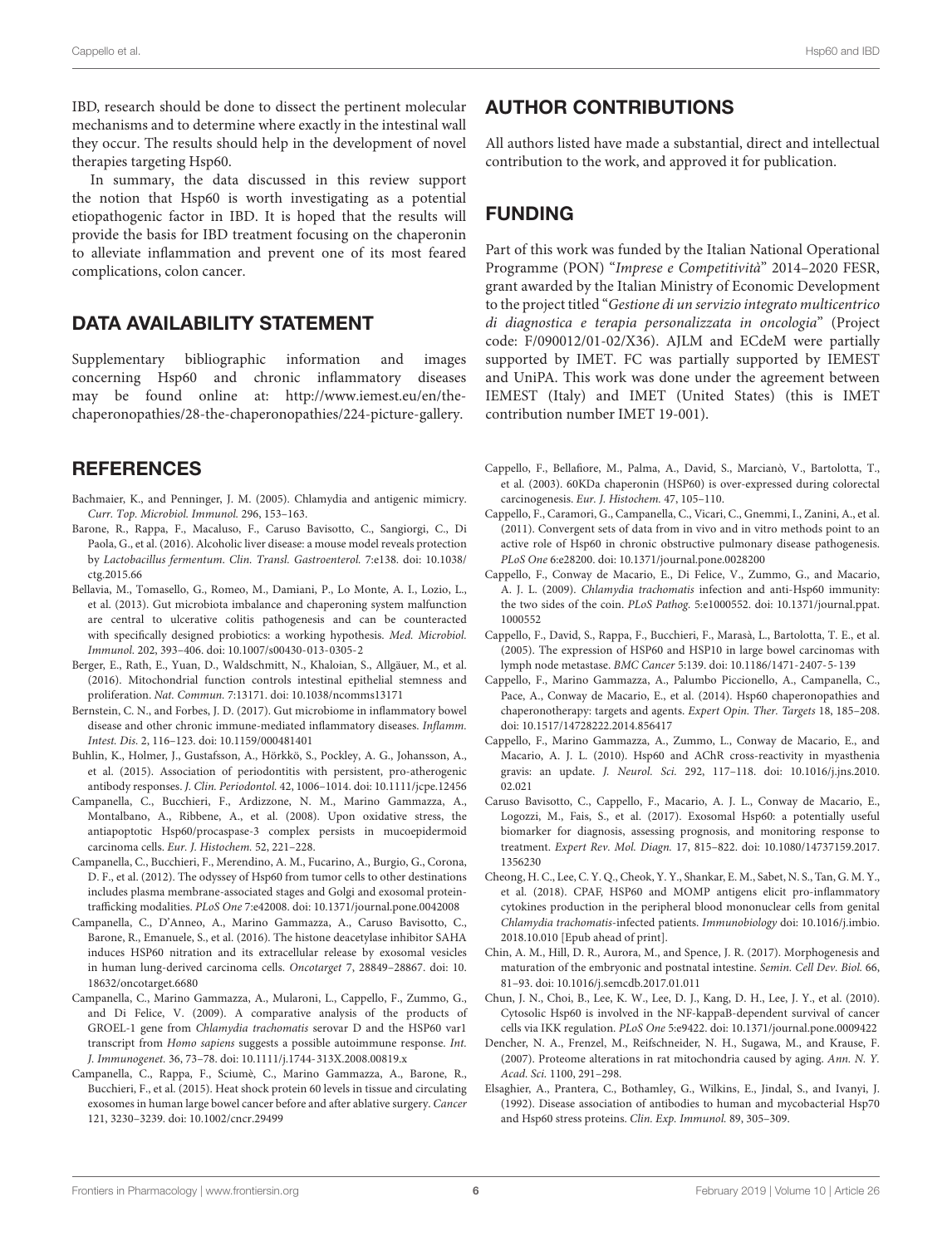- <span id="page-6-10"></span>Füst, G., Uray, K., Bene, L., Hudecz, F., Karádi, I., and Prohászka, Z. (2012). Comparison of epitope specificity of anti-heat shock protein 60/65 IgG type antibodies in the sera of healthy subjects, patients with coronary heart disease and inflammatory bowel disease. Cell Stress Chaperones 17, 215–227. [doi: 10.](https://doi.org/10.1007/s12192-011-0301-7) [1007/s12192-011-0301-7](https://doi.org/10.1007/s12192-011-0301-7)
- <span id="page-6-1"></span>Gecse, K. B., and Vermeire, S. (2018). Differential diagnosis of inflammatory bowel disease: imitations and complications. Lancet Gastroenterol. Hepatol. 3, 644–653. [doi: 10.1016/S2468-1253\(18\)30159-6](https://doi.org/10.1016/S2468-1253(18)30159-6)
- <span id="page-6-33"></span>Ghosh, J. C., Siegelin, M. D., Dohi, T., and Altieri, D. C. (2010). Heat shock protein 60 regulation of the mitochondrial permeability transition pore in tumor cells. Cancer Res. 70, 8988–8993. [doi: 10.1158/0008-5472.CAN-10-2225](https://doi.org/10.1158/0008-5472.CAN-10-2225)
- <span id="page-6-34"></span>Gorska, M., Marino Gammazza, A., Zmijewski, M. A., Campanella, C., Cappello, F., Wasiewicz, T., et al. (2013). Geldanamycin-induced osteosarcoma cell death is associated with hyperacetylation and loss of mitochondrial pool of heat shock protein 60 (Hsp60). PLoS One 8:e71135. [doi: 10.1371/journal.pone.0071135](https://doi.org/10.1371/journal.pone.0071135)
- <span id="page-6-8"></span>Grundtman, C., Kreutmayer, S. B., Almanzar, G., Wick, M. C., and Wick, G. (2011). Heat shock protein 60 and immune inflammatory responses in atherosclerosis. Arterioscler. Thromb. Vasc. Biol. 31, 960–968. [doi: 10.1161/ATVBAHA.110.](https://doi.org/10.1161/ATVBAHA.110.217877) [217877](https://doi.org/10.1161/ATVBAHA.110.217877)
- <span id="page-6-24"></span>Hemmingsen, S. M., Woolford, C., Van der Vies, S. M., Tilly, K., Dennis, D. T., Georgopoulos, C. P., et al. (1988). Homologous plant and bacterial proteins chaperone oligomeric protein assembly. Nature 333, 330–334. [doi: 10.1038/](https://doi.org/10.1038/333330a0) [333330a0](https://doi.org/10.1038/333330a0)
- <span id="page-6-17"></span>Hightower, L. E., Brown, Renfro, J. L., Perdrizet, G. A., Rewinski, M., Guidon, P. T. Jr., et al. (2000). Tissue-level cytoprotection. Cell Stress Chaperones 5, 412–414.
- <span id="page-6-23"></span>Kampinga, H. H., Hageman, J., Vos, M. J., Kubota, H., Tanguay, R. M., Bruford, E. A., et al. (2009). Guidelines for the nomenclature of the human heat shock proteins. Cell Stress Chaperones 141, 105–111. [doi: 10.1007/s12192-008-0068-7](https://doi.org/10.1007/s12192-008-0068-7)
- <span id="page-6-31"></span>Kang, M., and Martin, A. (2017). Microbiome and colorectal cancer: unraveling host-microbiota interactions in colitis-associated colorectal cancer development. Semin. Immunol. 32, 3–13. [doi: 10.1016/j.smim.2017.04.003](https://doi.org/10.1016/j.smim.2017.04.003)
- <span id="page-6-3"></span>Lanis, J. M., Kao, D. J., Alexeev, E. E., and Colgan, S. P. (2017). Tissue metabolism and the inflammatory bowel diseases. J. Mol. Med. 95, 905–913. [doi: 10.1007/](https://doi.org/10.1007/s00109-017-1544-2) [s00109-017-1544-2](https://doi.org/10.1007/s00109-017-1544-2)
- <span id="page-6-28"></span>Leonardi, A., Tarricone, E., Corrao, S., Alaibac, M., Corso, A. J., Zavan, B., et al. (2016). Chaperone patterns in vernal keratoconjunctivitis are distinctive of cell and Hsp type and are modified by inflammatory stimuli. Allergy 71, 403–411. [doi: 10.1111/all.12814](https://doi.org/10.1111/all.12814)
- <span id="page-6-13"></span>Loshaj-Shala, A., Regazzoni, L., Daci, A., Orioli, M., Brezovska, K., Panovska, A. P., et al. (2015). Guillain Barré syndrome (GBS): new insights in the molecular mimicry between C. jejuni and human peripheral nerve (HPN) proteins. J. Neuroimmunol. 289, 168–176. [doi: 10.1016/j.jneuroim.2015.](https://doi.org/10.1016/j.jneuroim.2015.11.005) [11.005](https://doi.org/10.1016/j.jneuroim.2015.11.005)
- <span id="page-6-16"></span>Ma, X., Dai, Z., Sun, K., Zhang, Y., Chen, J., Yang, Y., et al. (2017). Intestinal epithelial cell endoplasmic reticulum stress and inflammatory bowel disease pathogenesis: an update review. Front. Immunol. 8:1271. [doi: 10.3389/fimmu.](https://doi.org/10.3389/fimmu.2017.01271) [2017.01271](https://doi.org/10.3389/fimmu.2017.01271)
- <span id="page-6-22"></span>Macario, A. J. L., Cappello, F., Zummo, G., and Conway de Macario, E. (2010). Chaperonopathies of senescence and the scrambling of interactions between the chaperoning and the immune systems. Ann. N. Y. Acad. Sci. 1197, 85–93. [doi: 10.1111/j.1749-6632.2010.05187](https://doi.org/10.1111/j.1749-6632.2010.05187)
- <span id="page-6-20"></span>Macario, A. J. L., and Conway de Macario, E. (2005). Sick chaperones, cellular stress, and disease. N. Engl. J. Med. 353, 1489–1501. [doi: 10.1056/](https://doi.org/10.1056/NEJMra050111) [NEJMra050111](https://doi.org/10.1056/NEJMra050111)
- <span id="page-6-15"></span>Macario, A. J. L., Conway de Macario, E., and Cappello, F. (2013). The Chaperonopathies. Diseases with Defective Molecular Chaperones. Series: Springer Briefs in Biochemistry and Molecular Biology. Dordrecht: Springer.
- <span id="page-6-11"></span>Marino Gammazza, A., Bucchieri, F., Grimaldi, L. M., Benigno, A., Conway de Macario, E., Macario, A. J. L., et al. (2012). The molecular anatomy of human Hsp60 and its similarity with that of bacterial orthologs and acetylcholine receptor reveal a potential pathogenetic role of anti-chaperonin immunity in myasthenia gravis. Cell. Mol. Neurobiol. 32, 943–947. [doi: 10.1007/s10571-011-](https://doi.org/10.1007/s10571-011-9789-8) [9789-8](https://doi.org/10.1007/s10571-011-9789-8)
- <span id="page-6-35"></span>Marino Gammazza, A., Campanella, C., Barone, R., Caruso Bavisotto, C., Gorska, M., Wozniak, M., et al. (2017). Doxorubicin anti-tumor mechanisms include Hsp60 post-translational modifications leading to the Hsp60/p53 complex dissociation and instauration of replicative senescence. Cancer Lett. 385, 75–86. [doi: 10.1016/j.canlet.2016.10.045](https://doi.org/10.1016/j.canlet.2016.10.045)
- <span id="page-6-12"></span>Marino Gammazza, A., Rizzo, M., Citarrella, R., Rappa, F., Campanella, C., Bucchieri, F., et al. (2014). Elevated blood Hsp60, its structural similarities and cross-reactivity with thyroid molecules, and its presence on the plasma membrane of oncocytes point to the chaperonin as an immunopathogenic factor in Hashimoto's thyroiditis. Cell Stress Chaperones 19, 343–353. [doi: 10.](https://doi.org/10.1007/s12192-013-0460-9) [1007/s12192-013-0460-9](https://doi.org/10.1007/s12192-013-0460-9)
- <span id="page-6-37"></span>Meng, Q., Li, B. X., and Xiao, X. (2018). Toward developing chemical modulators of Hsp60 as potential therapeutics. Front. Mol. Biosci. 20:35. [doi: 10.3389/fmolb.](https://doi.org/10.3389/fmolb.2018.00035) [2018.00035](https://doi.org/10.3389/fmolb.2018.00035)
- <span id="page-6-26"></span>Merendino, A. M., Bucchieri, F., Campanella, C., Marcianò, V., Ribbene, A., David, S., et al. (2010). Hsp60 is actively secreted by human tumor cells. PLoS One 5:e9247. [doi: 10.1371/journal.pone.0009247](https://doi.org/10.1371/journal.pone.0009247)
- <span id="page-6-2"></span>Nagao-Kitamoto, H., Kitamoto, S., Kuffa, P., and Kamada, N. (2016). Pathogenic role of the gut microbiota in gastrointestinal diseases. Intest. Res. 14, 127–138. [doi: 10.5217/ir.2016.14.2.127](https://doi.org/10.5217/ir.2016.14.2.127)
- <span id="page-6-36"></span>Pace, A., Barone, G., Lauria, A., Martorana, A., Piccionello, A. P., Pierro, P., et al. (2013). Hsp60, a novel target for antitumor therapy: structure-function features and prospective drugs design. Curr. Pharm. Des. 19, 2757–2764.
- <span id="page-6-29"></span>Peetermans, W. E., D'Haens, G. R., Ceuppens, J. L., Rutgeerts, P., and Geboes, K. (1995). Mucosal expression by B7-positive cells of the 60-kilodalton heat-shock protein in inflammatory bowel disease. Gastroenterology 108, 75–82.
- <span id="page-6-9"></span>Rahman, M., Steuer, J., Gillgren, P., Hayderi, A., Liu, A., and Frostegård, J. (2017). induction of dendritic cell-mediated activation of T cells from atherosclerotic plaques by human Heat Shock Protein 60. J. Am. Heart. Assoc. 6:e006778. [doi: 10.1161/JAHA.117.006778](https://doi.org/10.1161/JAHA.117.006778)
- <span id="page-6-21"></span>Rappa, F., Farina, F., Zummo, G., David, S., Campanella, C., Carini, F., et al. (2012). Hsp-molecular chaperones in cancer biogenesis and tumor therapy: an overview. Anticancer Res. 32, 5139–5150.
- <span id="page-6-32"></span>Rappa, F., Pitruzzella, A., Marino Gammazza, A., Barone, R., Mocciaro, E., Tomasello, G., et al. (2016). Quantitative patterns of Hsps in tubular adenoma compared with normal and tumor tissues reveal the value of Hsp10 and Hsp60 in early diagnosis of large bowel cancer. Cell Stress Chaperones 21, 927–933. [doi: 10.1007/s12192-016-0721-5](https://doi.org/10.1007/s12192-016-0721-5)
- <span id="page-6-19"></span>Ritossa, F. (1996). Discovery of the heat shock response. Cell Stress Chaperones 1, 97–98.
- <span id="page-6-14"></span>Rizzo, M., Cappello, F., Marfil, R., Nibali, L., Marino Gammazza, A., Rappa, F., et al. (2012). Heat-shock protein 60 kDa and atherogenic dyslipidemia in patients with untreated mild periodontitis: a pilot study. Cell Stress Chaperones 17, 399–407. [doi: 10.1007/s12192-011-0315-1](https://doi.org/10.1007/s12192-011-0315-1)
- <span id="page-6-7"></span>Rodolico, V., Tomasello, G., Zerilli, M., Martorana, A., Pitruzzella, A., Gammazza, A. M., et al. (2010). Hsp60 and Hsp10 increase in colon mucosa of Crohn's disease and ulcerative colitis. Cell Stress Chaperones 15, 877–884. [doi: 10.1007/](https://doi.org/10.1007/s12192-010-0196-8) [s12192-010-0196-8](https://doi.org/10.1007/s12192-010-0196-8)
- <span id="page-6-25"></span>Rowland, S. E., and Robb, F. T. (2017). "Structure, function and evolution of the Hsp60 chaperonins," in Prokaryotic Chaperonins. Multiple Copies and Multitude of Functions, Vol. 11, eds C. M. Santosh Kumar and S. C. Mande (Singapore: Springer Nature Singapore Pte Ltd), 3–20.
- <span id="page-6-4"></span>Sangiorgi, C., Vallese, D., Gnemmi, I., Bucchieri, F., Balbi, B., Brun, P., et al. (2017). HSP60 activity on human bronchial epithelial cells. Int. J. Immunopathol. Pharmacol. 30, 333–340. [doi: 10.1177/0394632017734479](https://doi.org/10.1177/0394632017734479)
- <span id="page-6-0"></span>Shouval, D. S., and Rufo, P. A. (2017). The role of environmental factors in the pathogenesis of Inflammatory Bowel Diseases: a review. JAMA Pediatr. 171, 999–1005. [doi: 10.1001/jamapediatrics.2017.2571](https://doi.org/10.1001/jamapediatrics.2017.2571)
- <span id="page-6-30"></span>Steinhoff, U., Brinkmann, V., Klemm, U., Aichele, P., Seiler, P., Brandt, U., et al. (1999). Autoimmune intestinal pathology induced by Hsp60-specific CD8 T cells. Immunity 11, 349–358.
- <span id="page-6-5"></span>Sun, Y., Zheng, J., Xu, Y., and Zhang, X. (2018). Paraquat-induced inflammatory response of microglia through HSP60/TLR4 signaling. Hum. Exp. Toxicol. 37, 1161–1168. [doi: 10.1177/0960327118758152](https://doi.org/10.1177/0960327118758152)
- <span id="page-6-6"></span>Swaroop, S., Mahadevan, A., Shankar, S. K., Adlakha, Y. K., and Basu, A. (2018). HSP60 critically regulates endogenous IL-1β production in activated microglia by stimulating NLRP3 inflammasome pathway. J. Neuroinflammation 15:177.
- <span id="page-6-27"></span>Takada, M., Otaka, M., Takahashi, T., Izumi, Y., Tamaki, K., Shibuya, T., et al. (2010). Overexpression of a 60-kDa heat shock protein enhances cytoprotective function of small intestinal epithelial cells. Life Sci. 86, 499–504. [doi: 10.1016/j.](https://doi.org/10.1016/j.lfs.2010.02.010) [lfs.2010.02.010](https://doi.org/10.1016/j.lfs.2010.02.010)
- <span id="page-6-18"></span>Thanos, S., Böhm, M. R., Meyer zu Hörste, M., Prokosch-Willing, V., Hennig, M., Bauer, D., et al. (2014). Role of crystallins in ocular neuroprotection and axonal